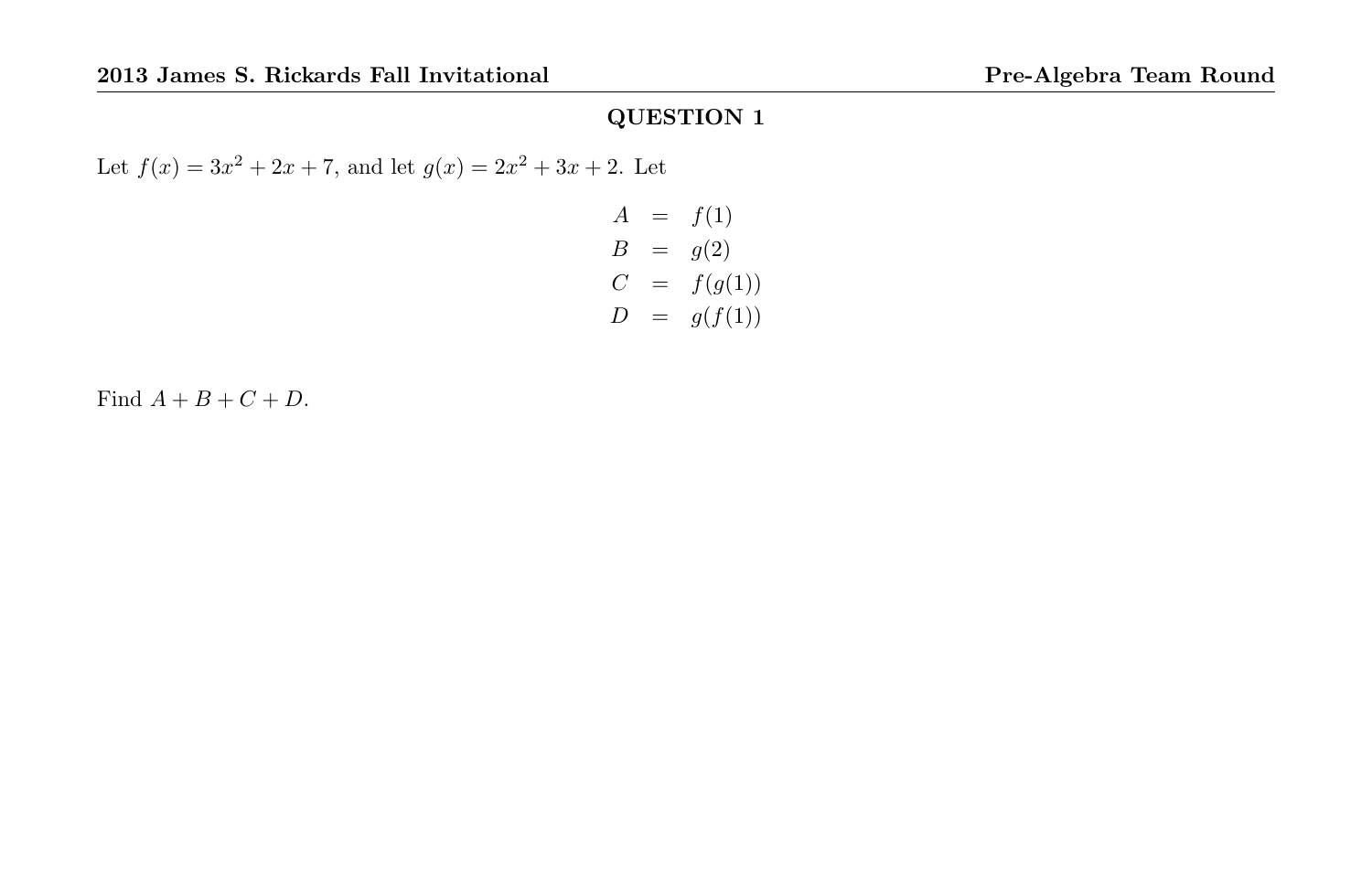Let  $f(x) = x^2 + 2x - 3$ . Let

- $A =$  the sum of the roots of  $f(x)$
- $B =$  the product of the roots of  $f(x)$
- $C =$  the sum of the reciprocals of the roots of  $f(x)$
- $D =$  the degree of  $f(x)$

Find  $A + B + C + D$ .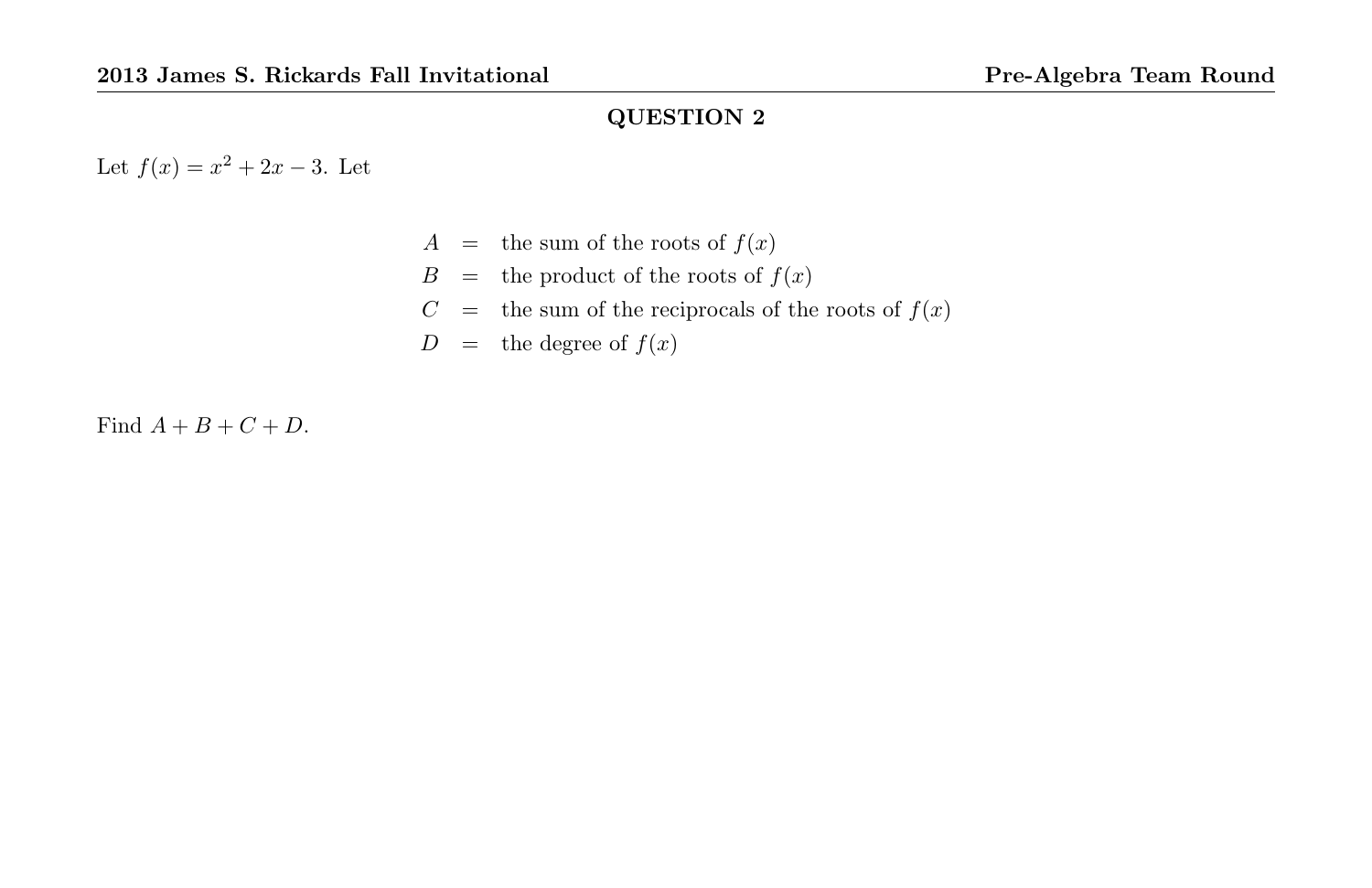Let

$$
A = -53
$$
  
\n
$$
B = \frac{8}{4} + 7 + 15 \times 2 - 9
$$
  
\n
$$
C = \left(3 + \frac{8}{4}\right)^{2} - \frac{9}{3} \times (-2^{2}) - 2^{3}
$$
  
\n
$$
D = \frac{\sqrt{4^{2} \times \frac{8}{2}}}{2^{-3}} - 2^{3} \times 5
$$

Find  $5B - A - 20C - 3D$ .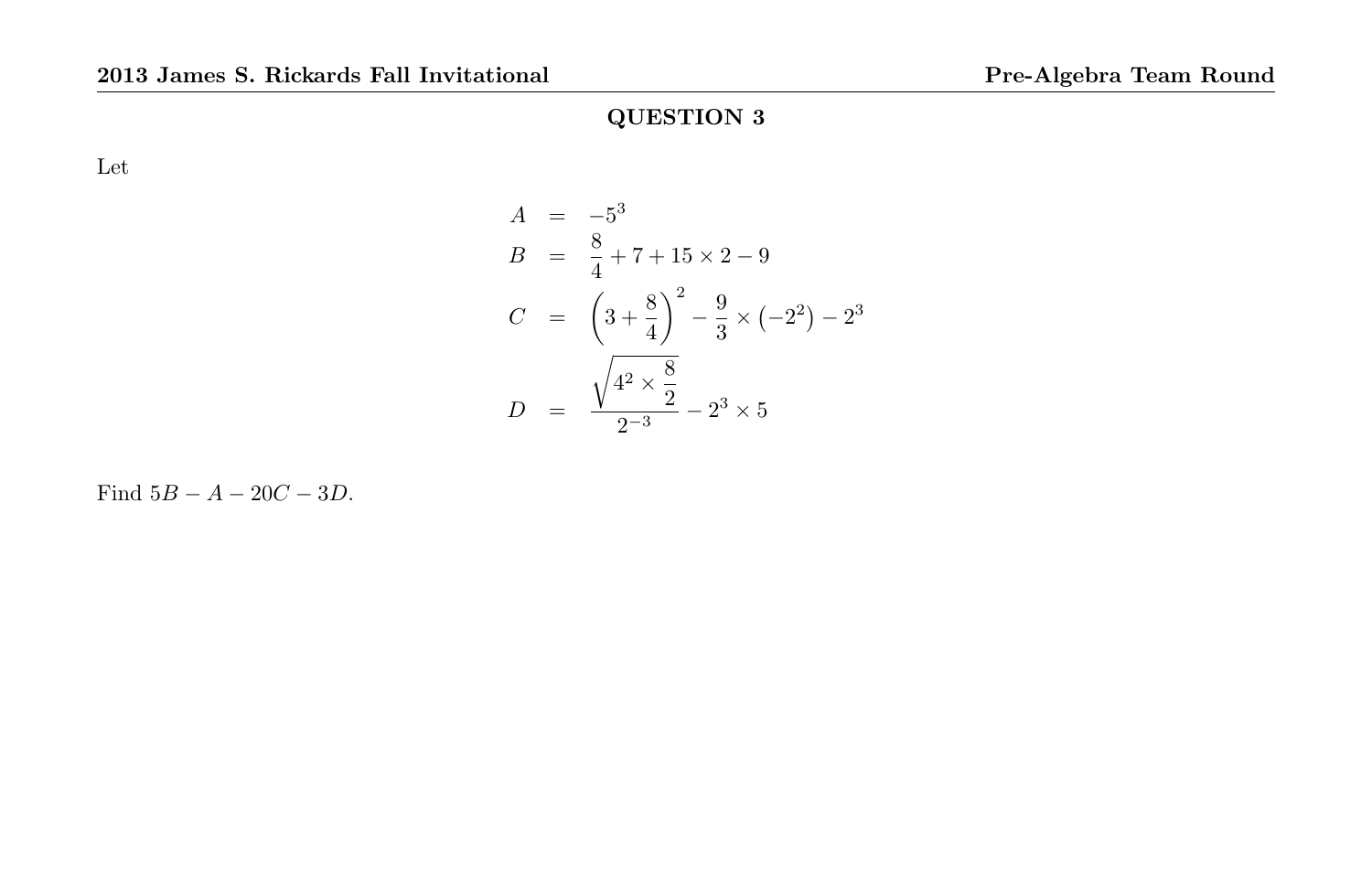The following table has Lionel Messi's statistics:

| Year | Goals |
|------|-------|
| 2007 | 16    |
| 2008 | 38    |
| 2009 | 47    |
| 2010 | 53    |
| 2011 | 73    |
| 2012 | 91    |

Let

- $A =$  the range of the number of his goals scored per year
- $B =$  the median of the number of goals scored per year
- $C =$  the average number of goals scored from 2007 to 2012
- $D =$  the number of goals that Messi has to score in 2013 to increase his average number of scored goals by 5

Find  $A + B + C + D$ .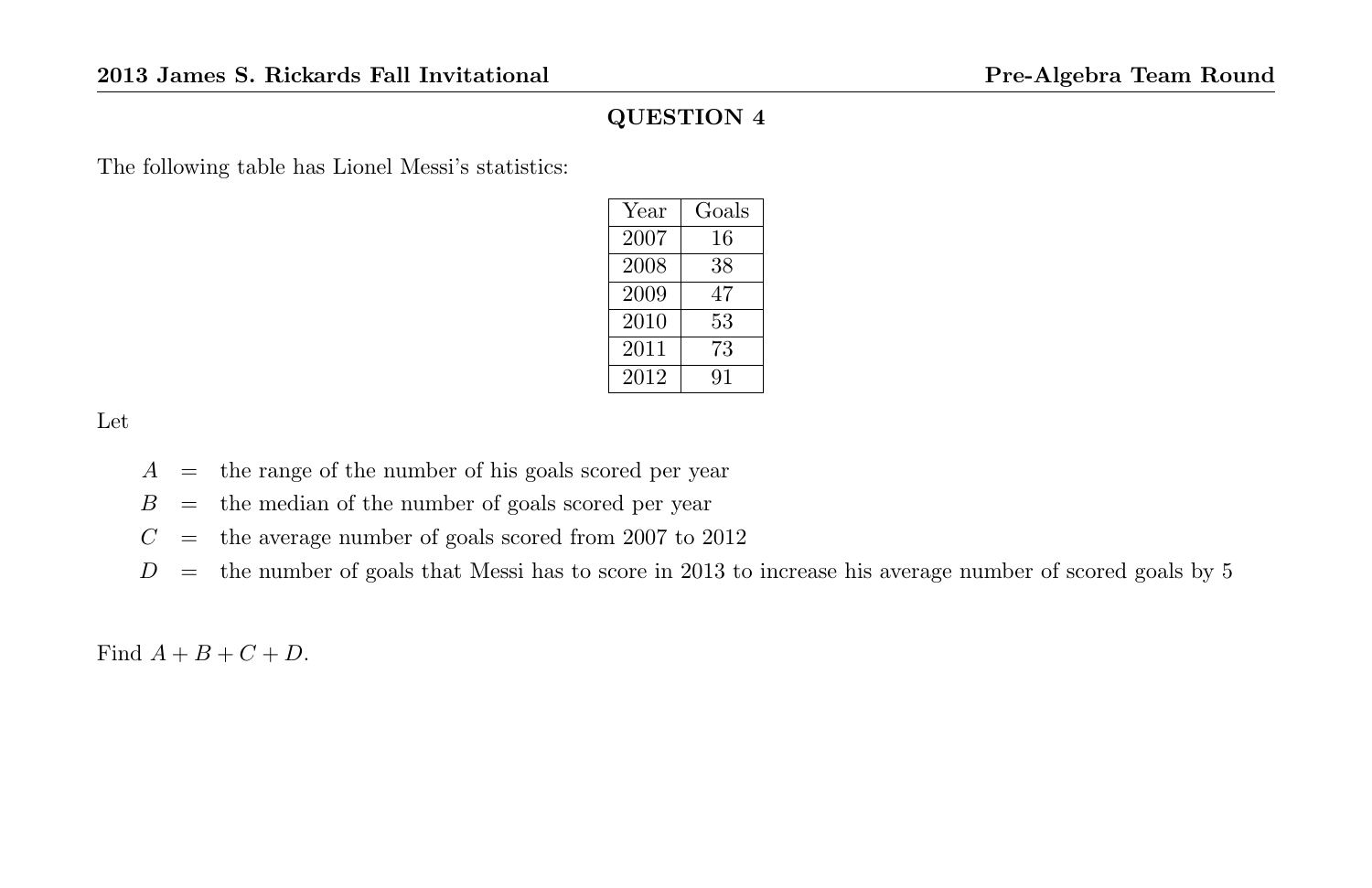Let

- $A =$  the area of a circle with diameter 25
- $B =$  the area of a triangle with base 4 and corresponding height 6
- $C =$  the surface area of a cube with side length 3
- $D =$  the perimeter of an isosceles trapezoid with bases of lengths 5 and 21, and legs of length 17

Find  $\frac{4A}{\pi} + B + C + D$ .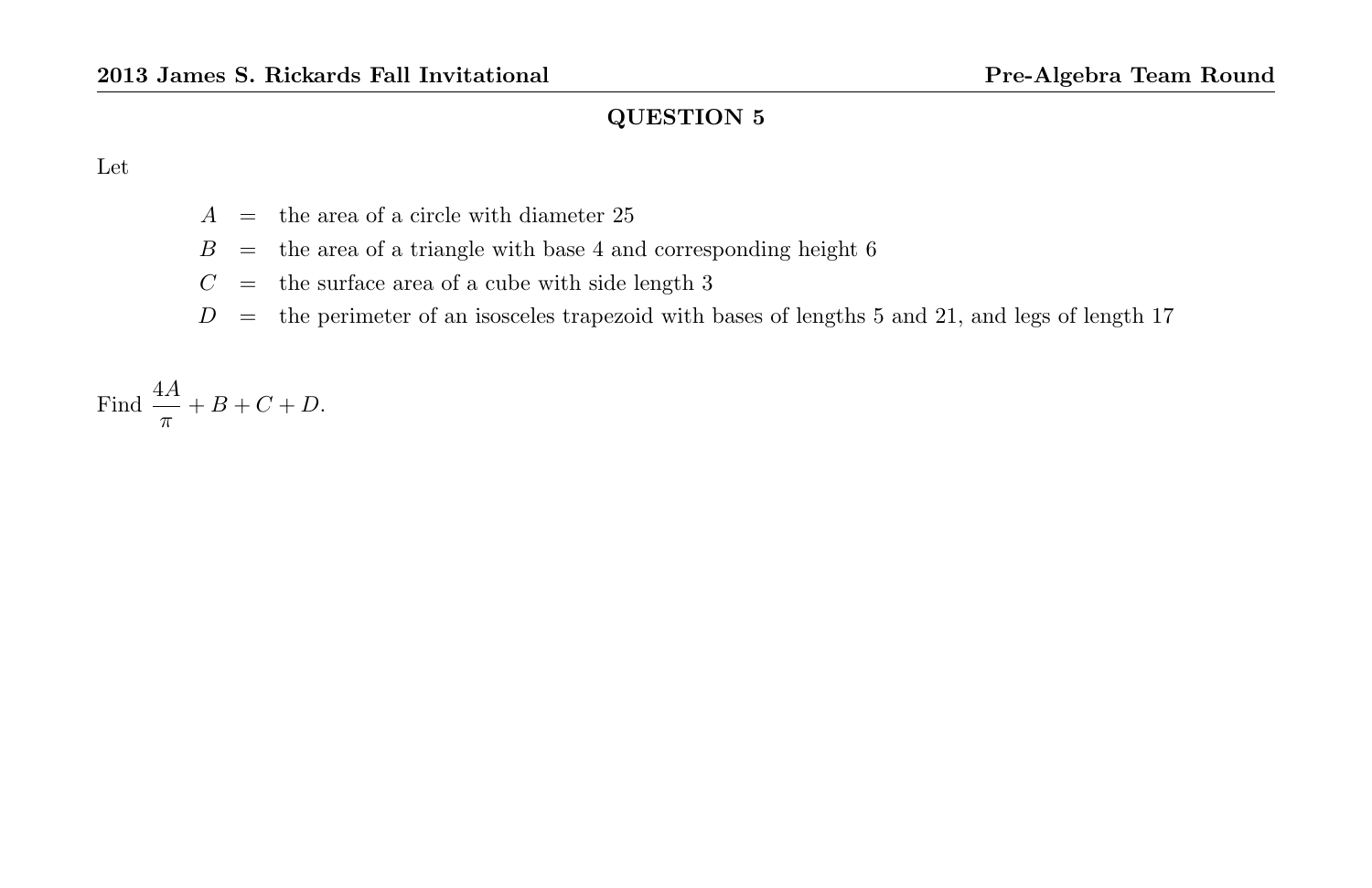Simplify:

$$
A = \sqrt{52}
$$
  
\n
$$
B = \sqrt{80}
$$
  
\n
$$
C = \sqrt{18}
$$
  
\n
$$
D = \sqrt{8}
$$

Find  $\frac{AC}{BD}$  as a fraction in simplest form, with a rationalized denominator.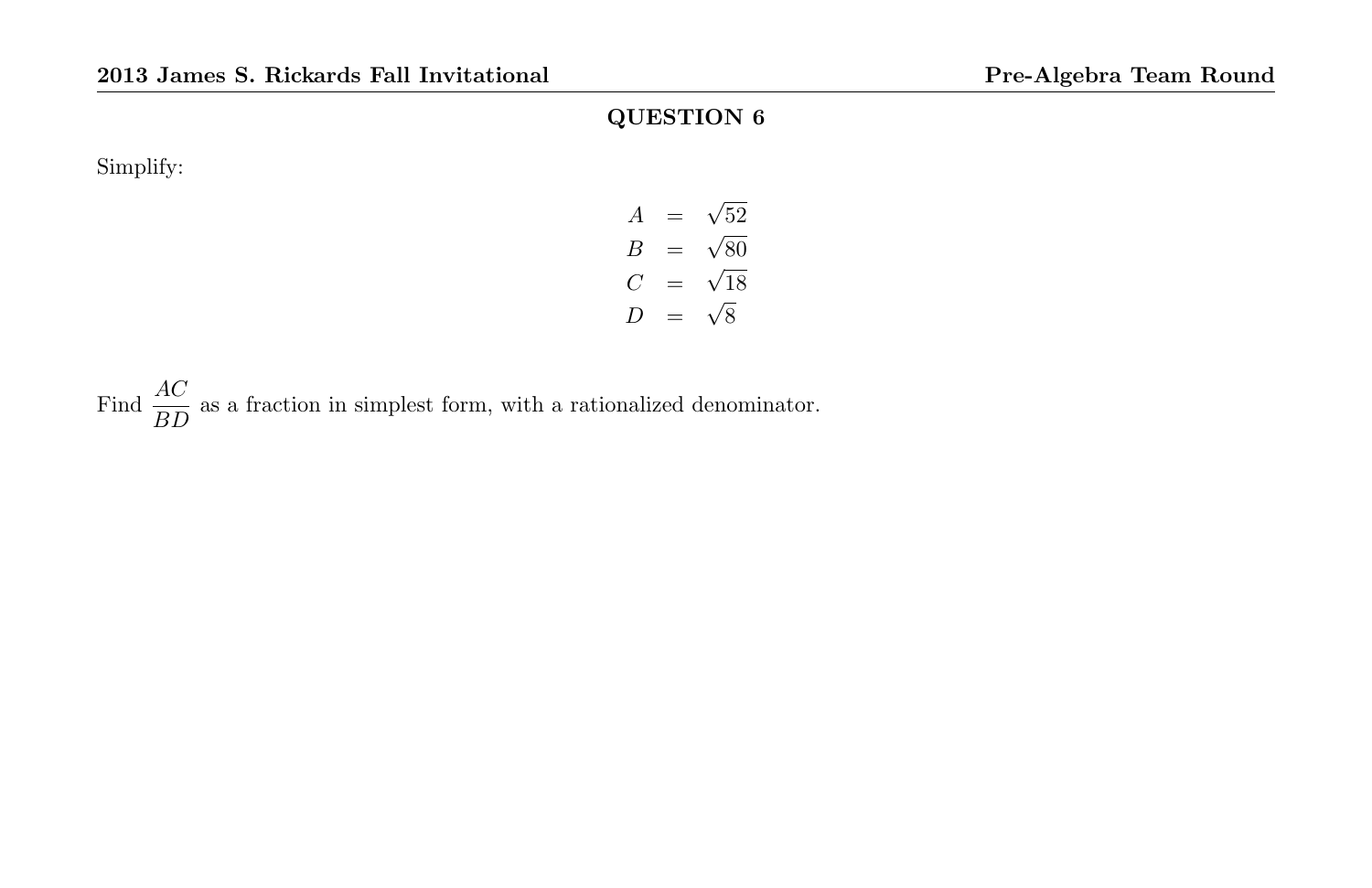Mihir was too lazy to write this team round. Siddarth and Jenny need to write 15 questions, each with four parts. Siddarth can write three parts in 20 minutes and Jenny can write four parts in 40 minutes. Let

- $A =$  the amount of time in minutes it would take for Siddarth and Jenny to write the team round together if they both start at the same time without pause
- $B =$  the amount of time in minutes it takes for the team round to be completed if Jenny writes the team round alone for 2 hours, after which she is joined by Siddarth and they finish together

Find  $A + B$ .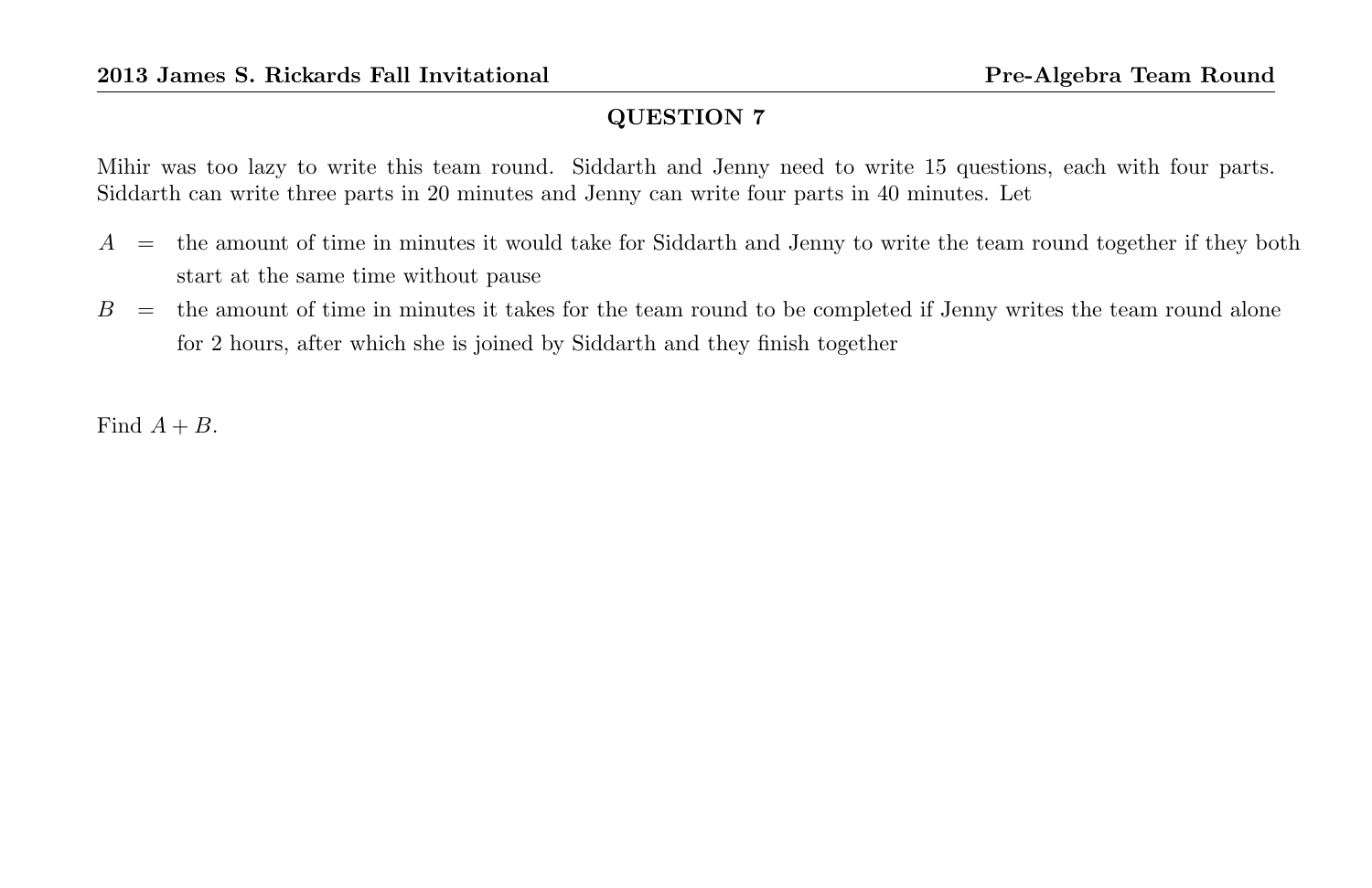Let

$$
A = \text{the slope of the line } 3x + 4y = 12
$$
  
\n
$$
B = \text{the slope of the line } 5x - 17y = 5
$$
  
\n
$$
C = \text{the slope of } \frac{y}{2x + 5} = \frac{2}{3} \text{ for } x \neq -\frac{5}{2}
$$
  
\n
$$
D = \text{the slope of } \frac{x}{y} = \frac{2}{5} \text{ for } y \neq 0
$$

Find ABCD.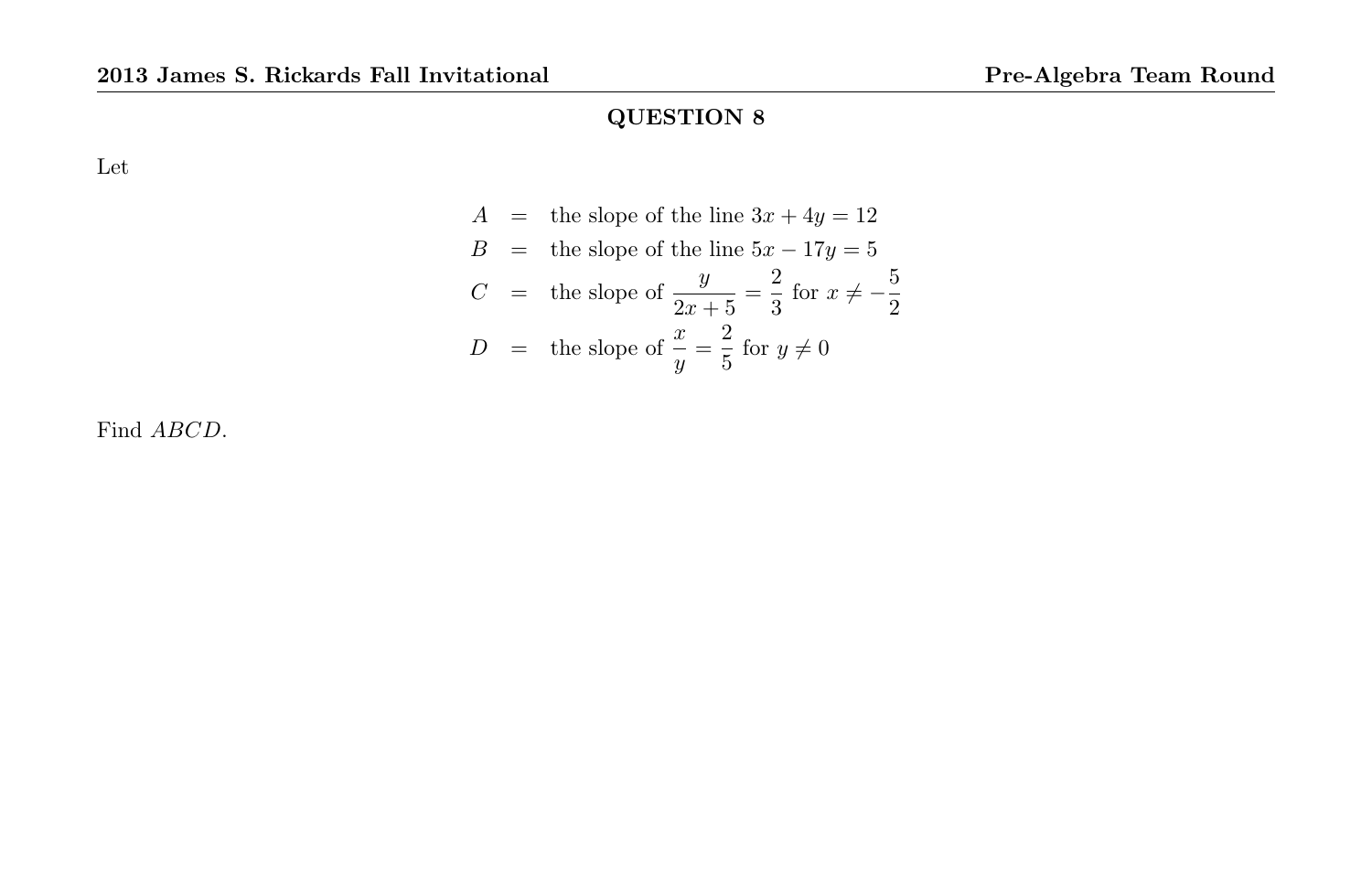Let

$$
A =
$$
 the greatest common factor of  $12x^3y^2$  and  $4xy^2$ 

$$
B =
$$
 the greatest common factor of  $9x^3y^2$  and  $3xy^7$ 

$$
C =
$$
 the greatest common factor of  $13x^3y^2$  and  $7x^5y^2$ 

$$
D
$$
 = the greatest common factor of  $6x^3y^2$  and  $2x^3y^3$ 

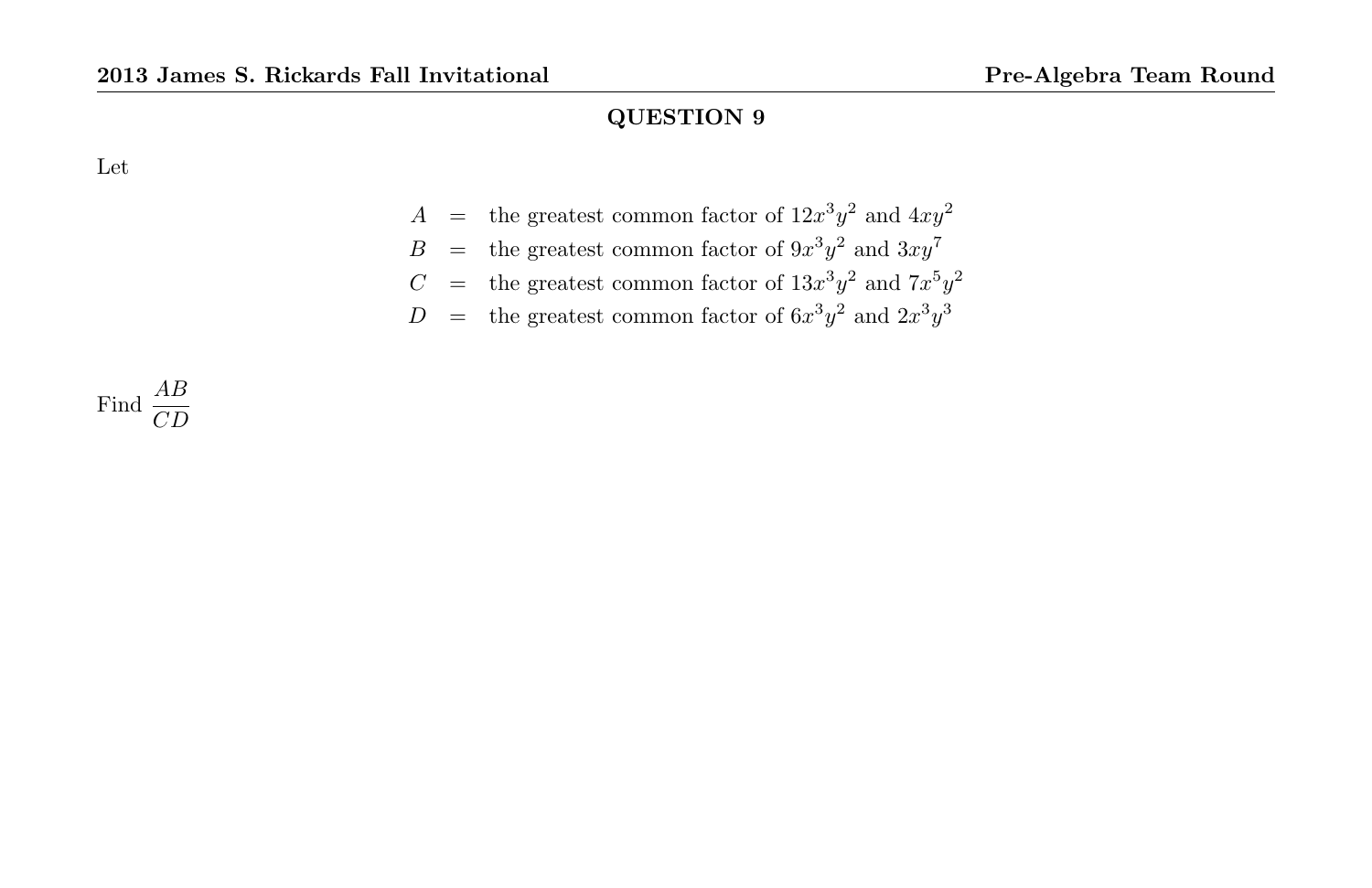Jenny has 20 blue marbles, 30 red marbles, and 50 green marbles in a velvet magic bag. Let

- $A =$  the probability that Jenny chooses a blue marble out of the bag if she draws one marble out
- B = the probability that Jenny chooses one marble of each color if she picks three marbles out of the bag with replacement

Find AB.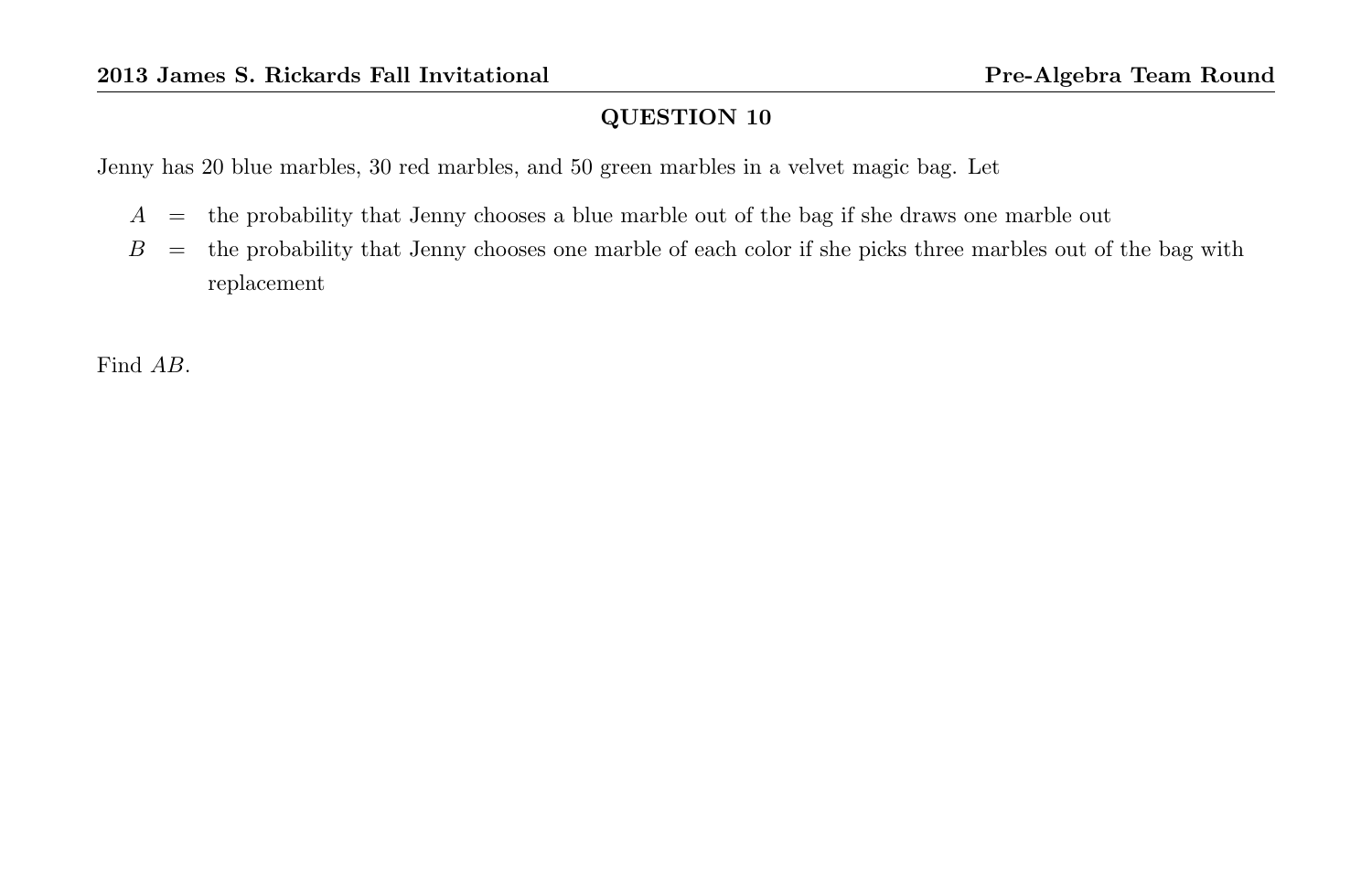Abhinav, Awnish, and Evan run at constant speeds of 4.5 mph, 5 mph, and 7 mph, respectively.

Let A be the time in hours it would take for Abhinav to run 117 miles.

Abhinav and Awnish start from the beginning of a 40 mile track at the same time. When Awnish reaches the finish line, let B be the distance in miles that Abhinav is from the finish line.

Let C be the total number of miles that Abhinav, Awnish, and Evan run in 3 hours and 20 minutes.

Find  $A - 2B + C$ .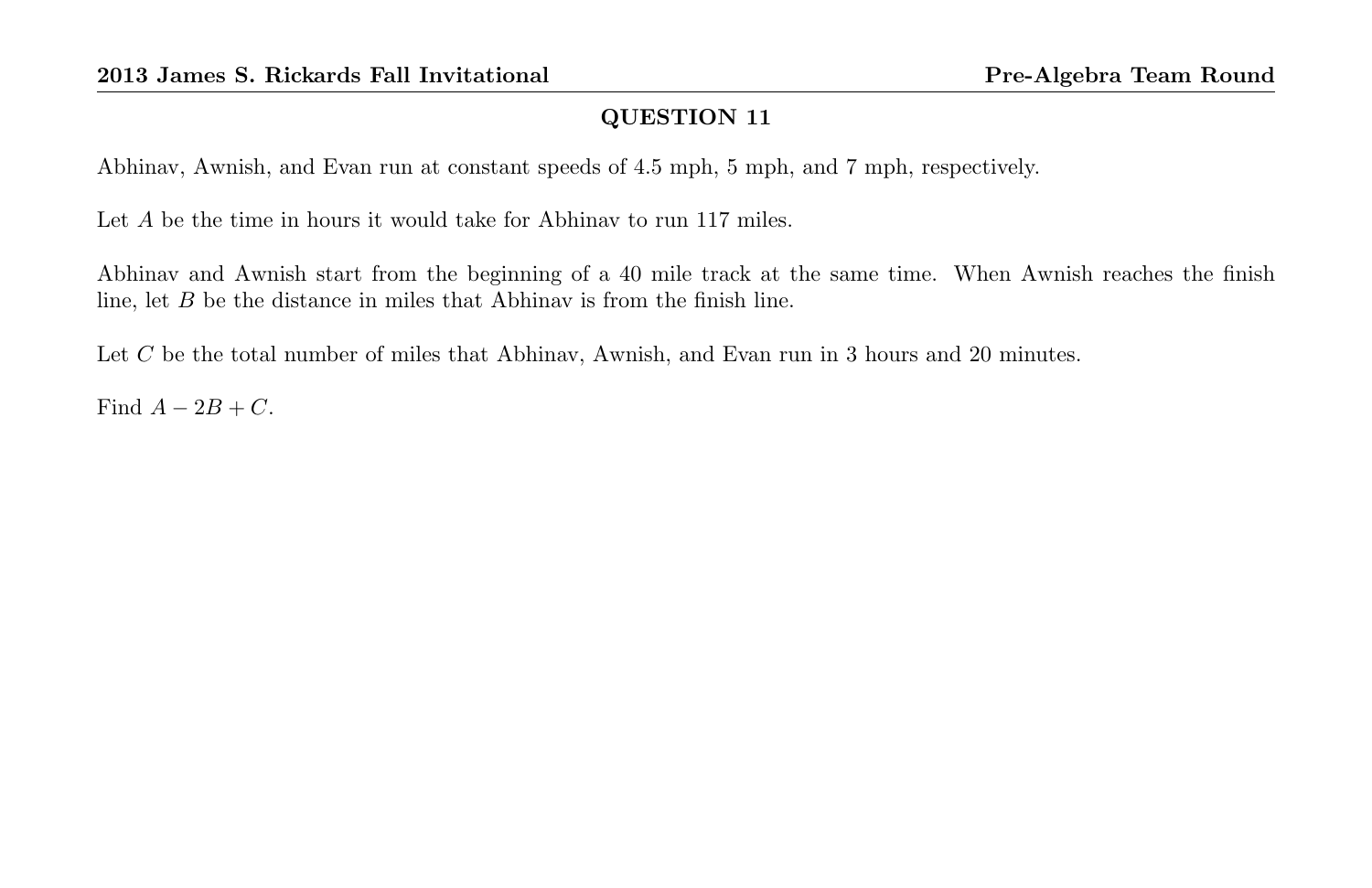The currency in Fairwarts is exchanged in Siddarths, Johns, Abhis, Stephens, and Tejas. 1 Siddarth is equal to 10 Johns, 1 John is equal to 6 Abhis, 3 Abhis is equal to 4 Stephens, and 2 Stephens is equal to 100 Tejas. Let

- $A =$  the number of Abhis equivalent to 100 Siddarths
- $B =$  the number of Tejas equivalent to 40 Johns
- $C =$  the number of Siddarths equivalent to 20 Stephens
- $D =$  the number of Siddarths equivalent to 30 Tejas

Find  $A + B + 12C + 100D$ .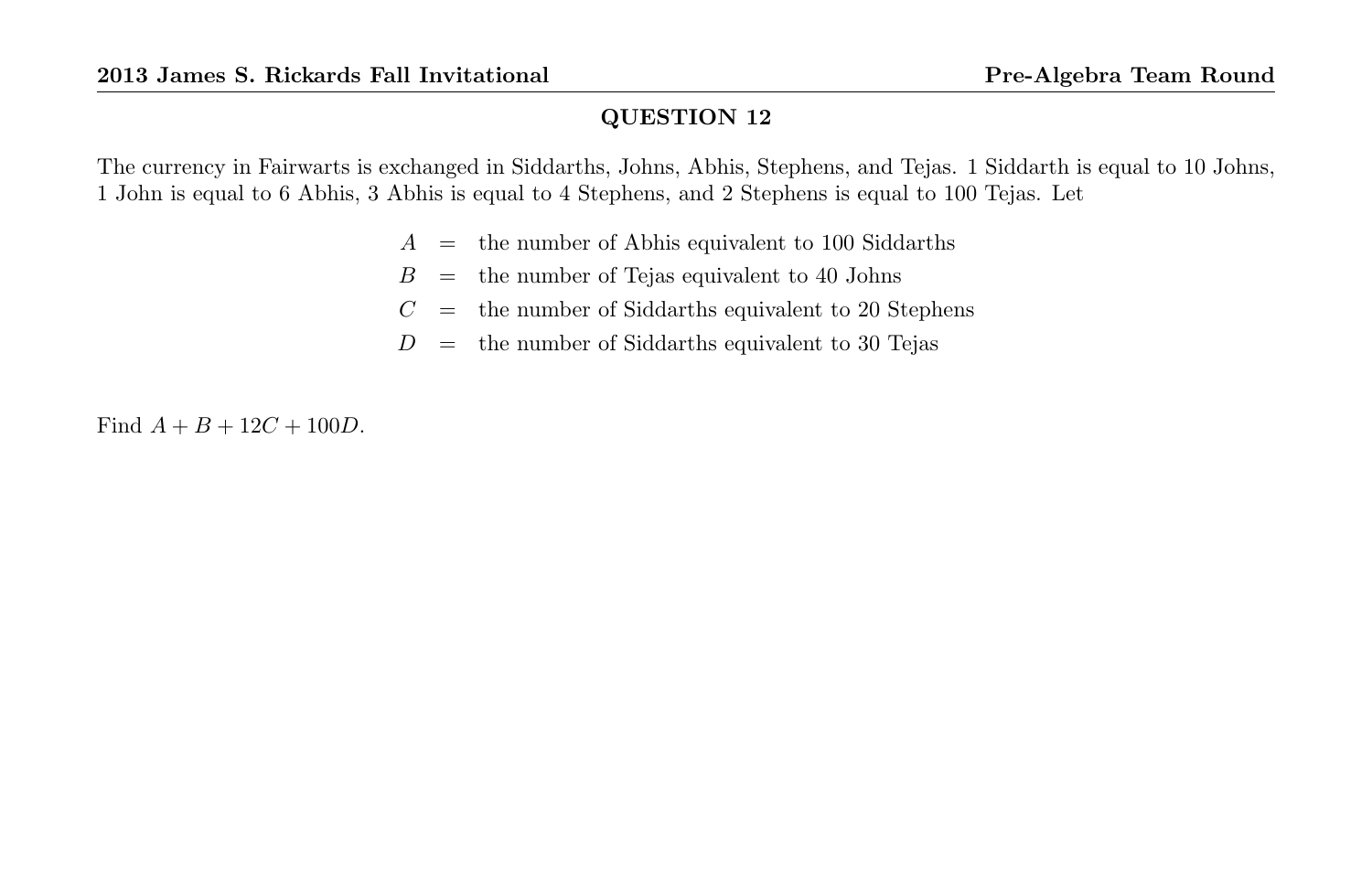Let

| $\overline{A}$            | $=$ | 3.8               |
|---------------------------|-----|-------------------|
| $\boldsymbol{\mathsf{B}}$ | $=$ | $4.\overline{25}$ |
| $\epsilon$                |     | $7.\overline{71}$ |

Find  $A + B + C$  as a fraction in simplest form.